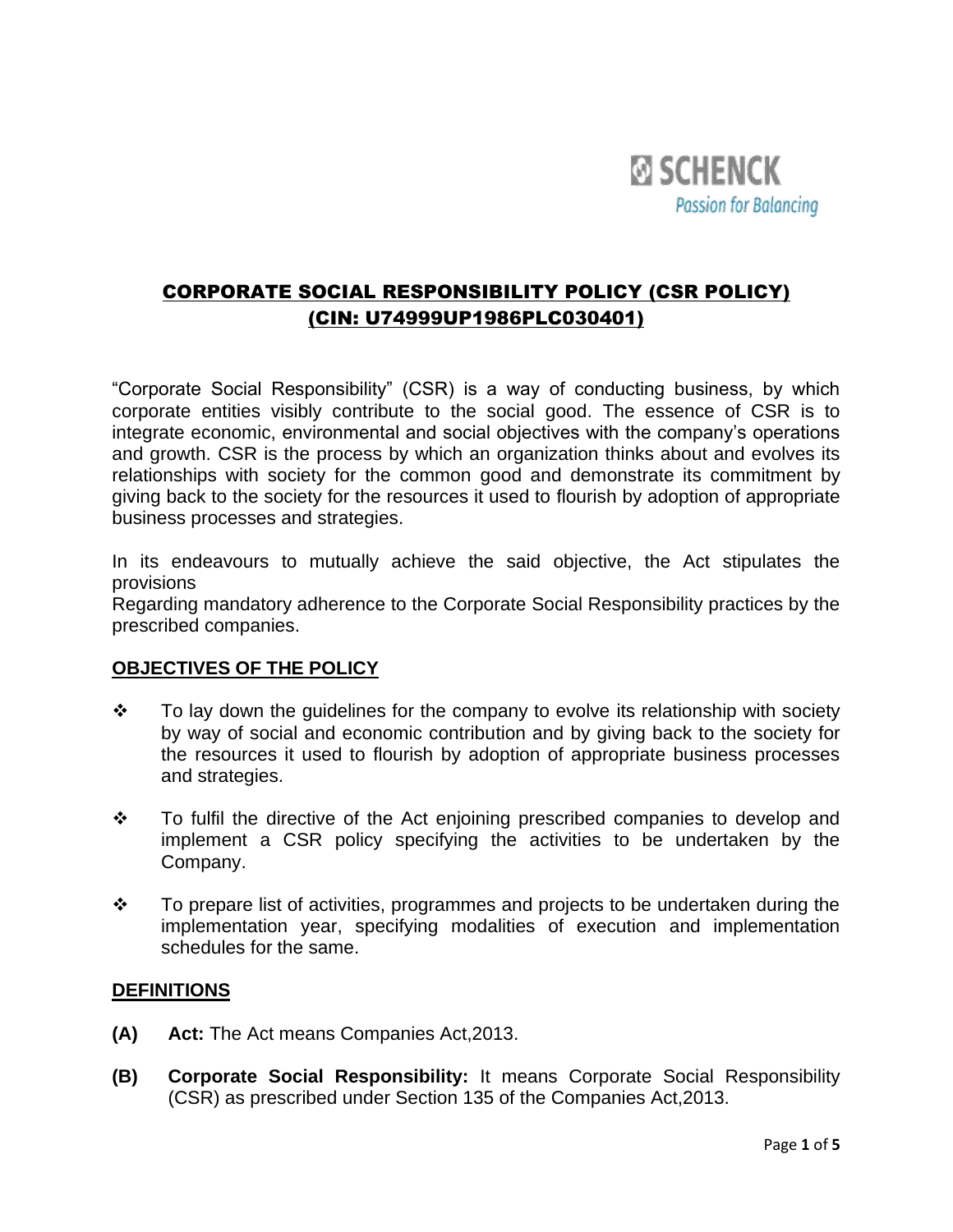- **(C) CSR Activity:** It means and includes but is not limited to:
	- i. Projects or programmes relating to activities specified in Schedule VII to the Act;
	- ii. Projects or programmes relating to activities undertaken by the Board of Directors of a company (the Board) in pursuance of recommendations of the CSR Committee of the Board in the manner prescribed in the CSR policy.

It is pertinent to mention that any activity which is undertaken exclusively for the benefit of employees of the company or their family members shall not be considered as CSR activity.

- **(D) CSR Committee:** It means the CSR Committee of the Board of Directors formed under section 135 of the Act.
- **(E) Net profit:** It shall mean the net profit as defined in the Companies (Corporate Social Responsibility Policy)Rules, 2014.
- **(F) Average Net profit:** It shall be calculated in accordance with the provisions of Section 198 of the Companies Act,2013.

### **GEOGRAPHICAL AREA FOR CSR ACTIVITIES**

SCHENCK RoTec India Limited ("the company") shall undertake the CSR activities at projects and Programmes of the Company located in Uttar Pradesh, National Capital Region of Delhi (NCR of Delhi) and places where Area Offices of the company are situated. Hence the primary beneficiaries of CSR shall be the people in the areas within and around them. However the poor and needy sections of the society living in different parts of India would be considered as per the recommendations of the CSR Committee. The areas where the company shall extend its CSR activities shall be as follows:

- a) Organizing medical camps where villagers can avail of medical assistance, free of cost;
- b) Organizing blood donation camps;
- c) Sponsoring the medical treatment;
- d) Distributing blankets to the poor during winter;
- e) Providing water supply including drinking water;
- f) Eradicating hunger and malnutrition;
- g) Tree plantation and other activities to promote ecological balance;
- h) Facilitating the construction of roads, bridges and drains;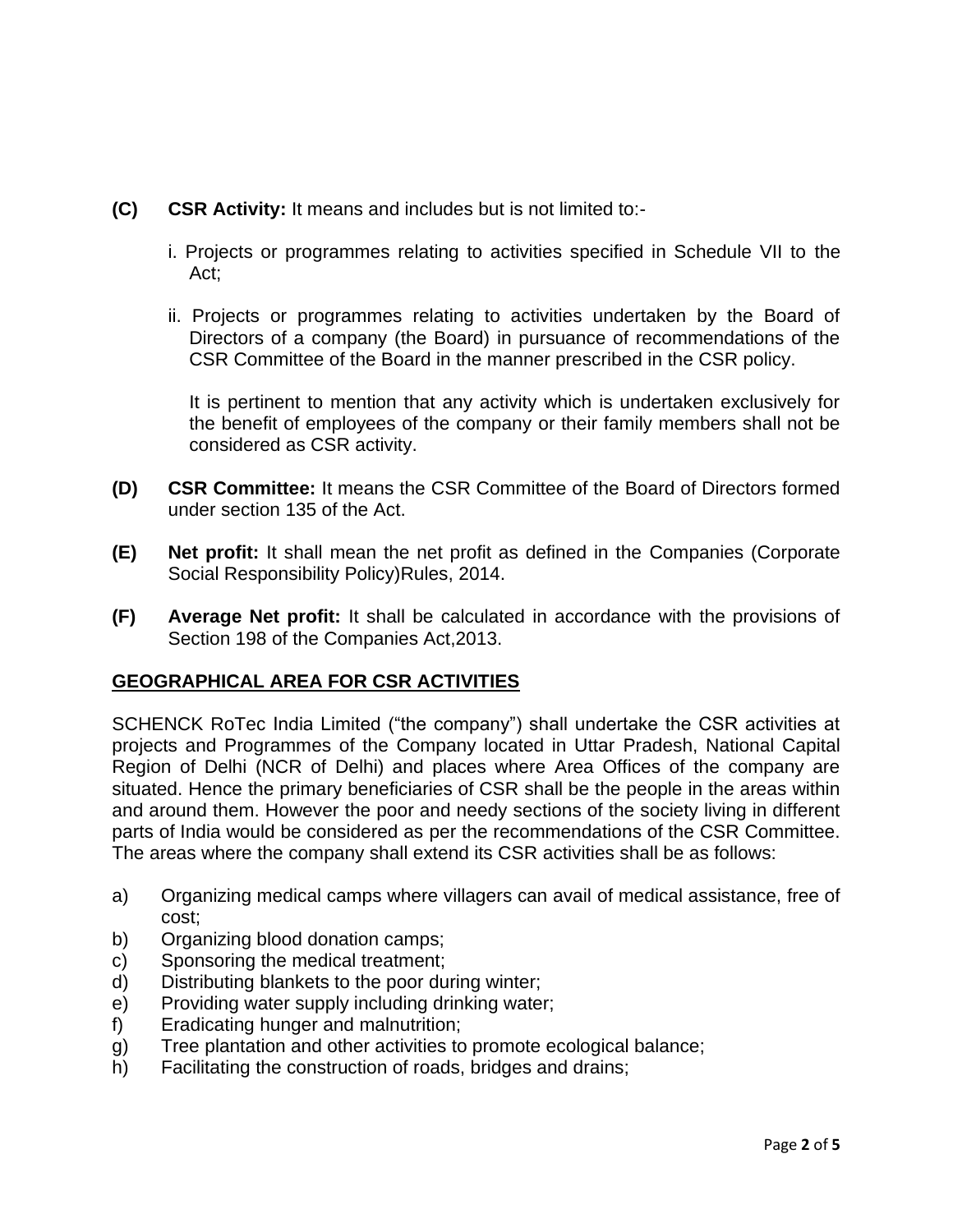- i) Installing street lamps and hand pumps for drinking water in areas around the company's facilities;
- j) Helping the drought and flood affected victims in and around the place of business;
- k) Extending support to a community school for providing education to poor;
- l) Sponsoring uninterrupted education to the meritorious students;
- m) Sponsoring faculty position in Research and Development Institutes/universities to promote technical education for the development of the Society;
- n) Promoting sports and socio-cultural activities;
- o) Supporting the local administration in fighting and managing natural or other disasters;
- p) Creating social empowerment through vocational education to needy people;
- q) Organizing awareness programmes on girl and adult education; The list is an illustrative list and not exhaustive. The Board of Directors of the company may on the recommendation of the CSR Committee undertake any CSR activity apart from the list but within the scope of the activities mentioned in
- Schedule VII of the Act. r) Contribution to the Prime Minister's National Relief Fund or any other fund set up by the Central Government for socio-economic development and relief and welfare of the Scheduled Castes, the Scheduled Tribes, other backward classes, minorities and women.

## **COMPLIANCE, MONITORING AND REPORTING**

Compliance with this policy will be continuously monitored by the CSR Committee at its meeting(s), subject to annual review by the Board of Directors.

The Contents of this policy shall be disclosed in the Board report and placed on the Company's website. Compliance will be reported to stakeholders through the Company's Annual Report.

The Board shall ensure spending of allocated amount on CSR activities and report the status in its annual report, also specify the reasons of non-spending of the allocated amount, if any.

The members of the CSR committee shall be appointed or removed by the Board of Directors by way of Resolution. The Managing Director of the Company shall be the Chairman of the Committee and in his absence any other member of the CSR Committee shall preside over the meeting(s) of the CSR Committee. Company Secretary shall be the Secretary of the CSR Committee. The minutes of CSR committee meetings shall be placed before the Board meeting.

**Functions of the CSR Committee**: The CSR committee shall function within following areas: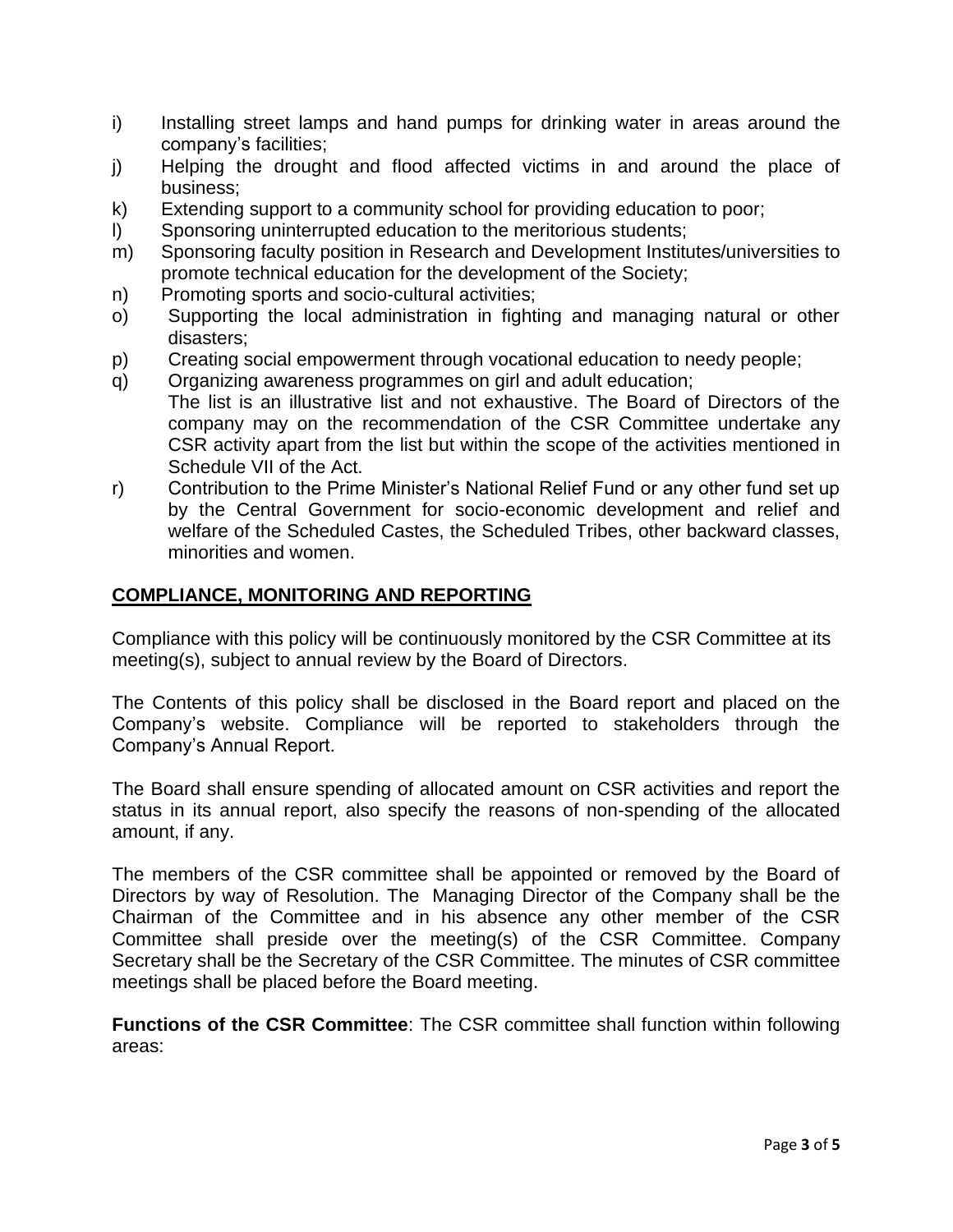- a) To formulate and recommend to the Board, the Corporate Social Responsibility Policy indicating the activities to be undertaken by the company as specified in the policy;
- b) To recommend the amount of expenditure to be incurred on the activities referred to in clause (a); and
- c) To monitor the Corporate Social Responsibility Policy from time to time.

## **BUDGET**

Mandatory annual spending on CSR Activities in any particular financial year shall be "2% of the average of the annual net profit of the preceding three financial years."

The corpus of the CSR activity would include the following amounts:

- a) 2% of the average net profits,
- b) any income arising therefrom, and
- c) surplus arising out of CSR activities.

The surplus arising out of the CSR activity will not be part of business profits of the company.

### **IMPLEMENTATION**

Recommendations of the CSR activities in any locations and budget allocations thereof shall be sent to the Secretary of the CSR Committee, who shall place the same before the Committee in its meeting. The CSR committee shall, if consider fit, recommend such activity and amount to be spent.